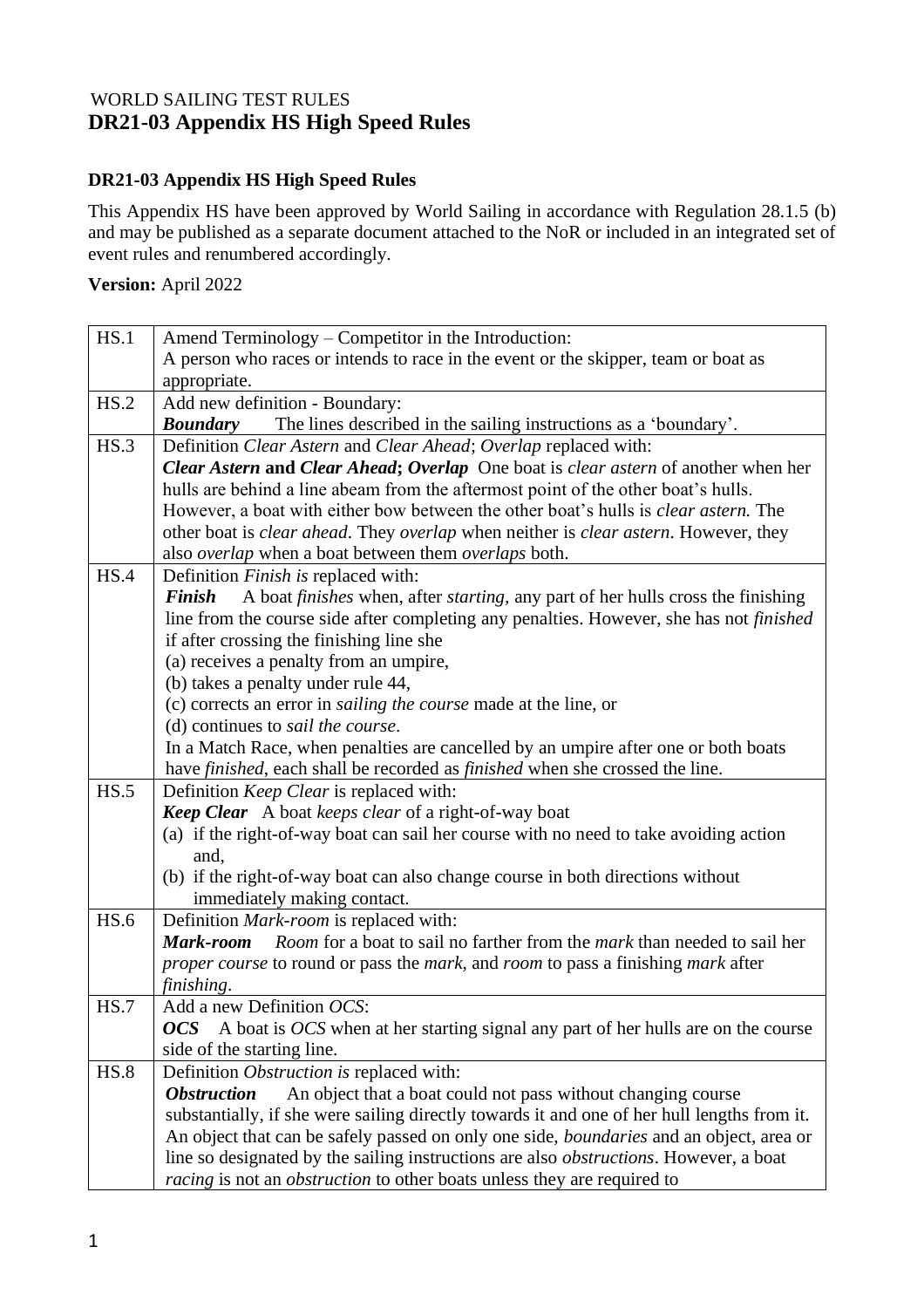|              | (a) keep clear of her and they are not approaching the starting line to <i>start</i> when the                                                                                       |
|--------------|-------------------------------------------------------------------------------------------------------------------------------------------------------------------------------------|
|              | first leg is a reaching leg, or                                                                                                                                                     |
|              | (b) if rule 22 applies, avoid her.                                                                                                                                                  |
| HS.9         | Definition <i>Room</i> is replaced with:                                                                                                                                            |
|              | <b>Room</b> The space a boat needs in the existing conditions, including space to comply                                                                                            |
|              | with her obligations under the rules of Part 2, rule 28.3, and rule 31, while                                                                                                       |
|              | manoeuvring promptly in a seamanlike way.                                                                                                                                           |
| <b>HS.10</b> | Definition Start is replaced with:                                                                                                                                                  |
|              | A boat <i>starts</i> when<br><b>Start</b>                                                                                                                                           |
|              | her hulls having been entirely on the pre-start side of the starting line at or after<br>(a)                                                                                        |
|              | her starting signal, any part of her hulls cross the starting line from the pre-start                                                                                               |
|              | side to the course side; or                                                                                                                                                         |
|              | having crossed the starting line in the direction of the first <i>mark</i> and been<br>(b)                                                                                          |
|              | identified as $OCS$ , she completes a penalty for $OCS$ .                                                                                                                           |
| <b>HS.11</b> | Definition Zone replaced with:                                                                                                                                                      |
|              | The area around <i>marks</i> , <i>obstructions</i> or the <i>boundary</i> within a distance of<br>Zone                                                                              |
|              | three hull lengths. A boat is in the zone when any part of her hulls are in the zone. The                                                                                           |
| <b>HS.12</b> | notice of race or sailing instructions may change the distance of the zone.                                                                                                         |
|              | Replace rule 2 with:<br><b>FAIR SAILING</b><br>$\overline{2}$                                                                                                                       |
|              | A boat and her owner shall compete in compliance with recognized principles of                                                                                                      |
|              | sportsmanship and fair play. A boat may be penalized under this rule only if it is                                                                                                  |
|              | clearly established that these principles have been violated. The penalty shall be a                                                                                                |
|              | disqualification that is not excludable. When races are umpired a boat need not                                                                                                     |
|              | take a penalty unless signalled to do so by an umpire.                                                                                                                              |
| <b>HS.13</b> | Add New rule 7:                                                                                                                                                                     |
|              | <b>LAST POINT OF CERTAINTY</b><br>7                                                                                                                                                 |
|              | The umpires will assume that the state of the boat, or her relationship to another                                                                                                  |
|              | boat, has not changed, until they are certain that it has changed.                                                                                                                  |
| <b>HS.14</b> | Delete rule 13 and replace with:                                                                                                                                                    |
|              | <b>Deleted</b><br>13                                                                                                                                                                |
| <b>HS.15</b> | Delete rule 14 and replace with:                                                                                                                                                    |
|              | <b>AVOIDING CONTACT</b><br>14                                                                                                                                                       |
|              | If reasonably possible a boat shall                                                                                                                                                 |
|              | avoid contact with another boat,<br>(a)                                                                                                                                             |
|              | not cause contact between boats, and<br>(b)                                                                                                                                         |
|              | (c)<br>not cause contact between a boat and an object that should be avoided.                                                                                                       |
|              | However, a right-of-way boat, or one sailing within the <i>room</i> or <i>mark-room</i> to<br>which she is entitled, need not act to avoid contact until it is clear that the other |
|              | boat is not keeping clear or giving room or mark-room.                                                                                                                              |
| HS.16        | Delete rule 16.2 and replace with:                                                                                                                                                  |
|              | 16.2 Deleted                                                                                                                                                                        |
| <b>HS.17</b> | Delete rule 17 and replace with:                                                                                                                                                    |
|              | <b>Deleted</b><br>17                                                                                                                                                                |
| <b>HS.18</b> | Delete rule 18 and replace with:                                                                                                                                                    |
|              | <b>MARK-ROOM</b><br>18                                                                                                                                                              |
|              | <b>18.1</b><br><b>When Rule 18 Applies</b>                                                                                                                                          |
|              | Rule 18 applies between boats when they are required to leave a mark<br>(a)                                                                                                         |
|              | on the same side and at least one of them is in the zone.                                                                                                                           |
|              | Rule 18 does not apply between boats:<br>(b)                                                                                                                                        |
|              | (1) when one boat is approaching a mark and one is leaving it;                                                                                                                      |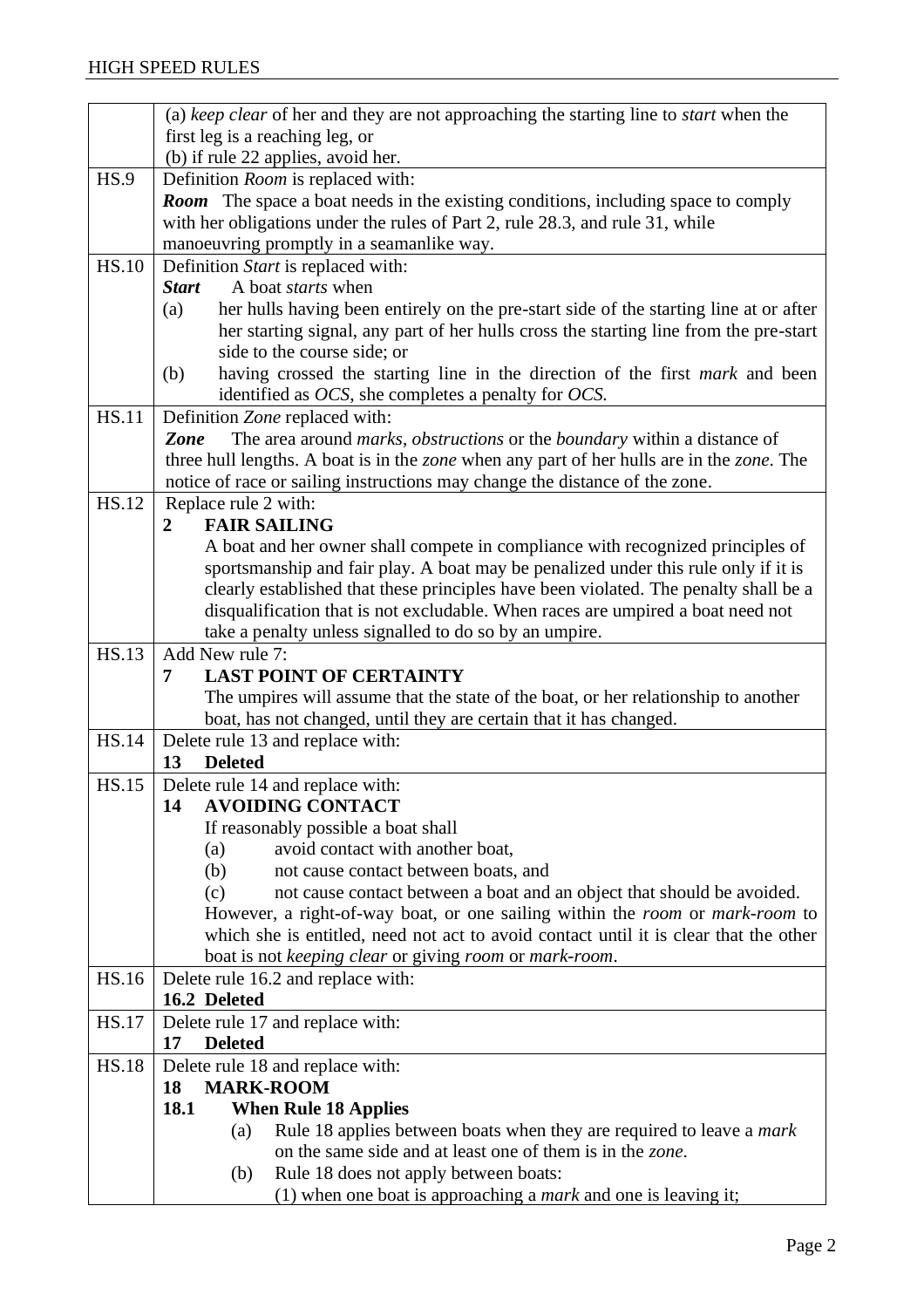|              |      | (2) when the boat entitled to <i>mark-room</i> obtained an inside <i>overlap</i> and,                                                                                            |
|--------------|------|----------------------------------------------------------------------------------------------------------------------------------------------------------------------------------|
|              |      |                                                                                                                                                                                  |
|              |      | from the time the <i>overlap</i> began, the outside boat is unable to give                                                                                                       |
|              |      | mark-room;                                                                                                                                                                       |
|              |      | (3) when the boat entitled to <i>mark-room</i> leaves the <i>zone</i> ; or                                                                                                       |
|              |      | $(4)$ when the boat entitled to <i>mark-room</i> is on the next leg and the <i>mark</i>                                                                                          |
|              |      | is astern of her.                                                                                                                                                                |
|              | 18.2 | <b>Giving Mark-Room</b>                                                                                                                                                          |
|              |      | When rule 18 first applies,<br>(a)                                                                                                                                               |
|              |      | (1) if boats are <i>overlapped</i> the outside boat at that moment shall                                                                                                         |
|              |      | thereafter give the inside boat <i>mark-room</i> .                                                                                                                               |
|              |      | (2) if boats are not <i>overlapped</i> , the boat that has not reached the <i>zone</i>                                                                                           |
|              |      | shall thereafter give <i>mark-room</i> .                                                                                                                                         |
|              |      | If rule 18 no longer applies due to the boat entitled to <i>mark-room</i><br>(b)                                                                                                 |
|              |      | leaving the <i>zone</i> , but is required to be applied again, the relationship of                                                                                               |
|              |      |                                                                                                                                                                                  |
|              |      | the boats considered at the time rule 18 is re-applied.                                                                                                                          |
|              | 18.3 | <b>Changing Tack</b>                                                                                                                                                             |
|              |      | If mark-room for a boat includes a change of tack, such tack or gybe<br>(a)                                                                                                      |
|              |      | shall be done no faster than a tack or gybe to sail her <i>proper course</i> .                                                                                                   |
|              |      | (b) When an inside <i>overlapped</i> right-of-way boat must change tack at a mark                                                                                                |
|              |      | to sail her <i>proper course</i> , until she changes tack she shall sail no farther                                                                                              |
|              |      | from the <i>mark</i> than needed to sail that course if this affects the course                                                                                                  |
|              |      | of another boat before the right-of way boat changes tack Rule 18.3(b)                                                                                                           |
|              |      | does not apply at a gate <i>mark</i> or a finishing <i>mark</i> .                                                                                                                |
| <b>HS.19</b> |      | Delete rule 19 and replace with:                                                                                                                                                 |
|              | 19   | <b>ROOM TO PASS AN OBSTRUCTION</b>                                                                                                                                               |
|              | 19.1 | <b>When Rule 19 Applies</b>                                                                                                                                                      |
|              |      | Rule 19 applies between boats when at least one of them is in the zone of an                                                                                                     |
|              |      | <i>obstruction</i> , except when it is also a <i>mark</i> the boats are required to leave on                                                                                     |
|              |      | the same side.                                                                                                                                                                   |
|              |      | However, rule 19 does not apply when rule 20 applies.                                                                                                                            |
|              | 19.2 | <b>Giving Room at an Obstruction</b>                                                                                                                                             |
|              |      | The course of the right-of-way boat when rule 19 first applies<br>(a)                                                                                                            |
|              |      | determines the side of the <i>obstruction</i> for rule 19 to apply.                                                                                                              |
|              |      | When boats are <i>overlapped</i> , the outside boat shall give the inside boat<br>(b)                                                                                            |
|              |      | <i>room</i> between her and the <i>obstruction</i> , unless                                                                                                                      |
|              |      |                                                                                                                                                                                  |
|              |      | she has been unable to do so from the time the <i>overlap</i> began.<br>(1)                                                                                                      |
|              |      | she has been unable to do so because she is giving or taking<br>(2)                                                                                                              |
|              |      | <i>mark-room</i> under rule 18.2(a), or                                                                                                                                          |
|              |      | she is unable to do so because she is taking <i>room</i> under rule<br>(3)                                                                                                       |
|              |      | 20.2.                                                                                                                                                                            |
|              |      | However, <i>room</i> in rule 19.2 does not include <i>room</i> to tack unless it is                                                                                              |
|              |      | the only option to pass the <i>obstruction</i> .                                                                                                                                 |
| <b>HS.20</b> |      | Delete rule 20 and replace with:                                                                                                                                                 |
|              | 20   | <b>ROOM TO PASS A BOUNDARY</b>                                                                                                                                                   |
|              |      |                                                                                                                                                                                  |
|              | 20.1 | <b>When Rule 20 Applies</b>                                                                                                                                                      |
|              |      | Rule 20 applies between boats that have <i>started</i> when at least one of them is                                                                                              |
|              |      | in the zone of a boundary.                                                                                                                                                       |
|              | 20.2 |                                                                                                                                                                                  |
|              |      | <b>Giving Room at a Boundary</b><br>(a)                                                                                                                                          |
|              |      | When rule 20 first applies, an outside <i>overlapped</i> or <i>clear-astern</i> boat at<br>that moment shall thereafter give an inside or <i>clear-ahead</i> boat <i>room</i> to |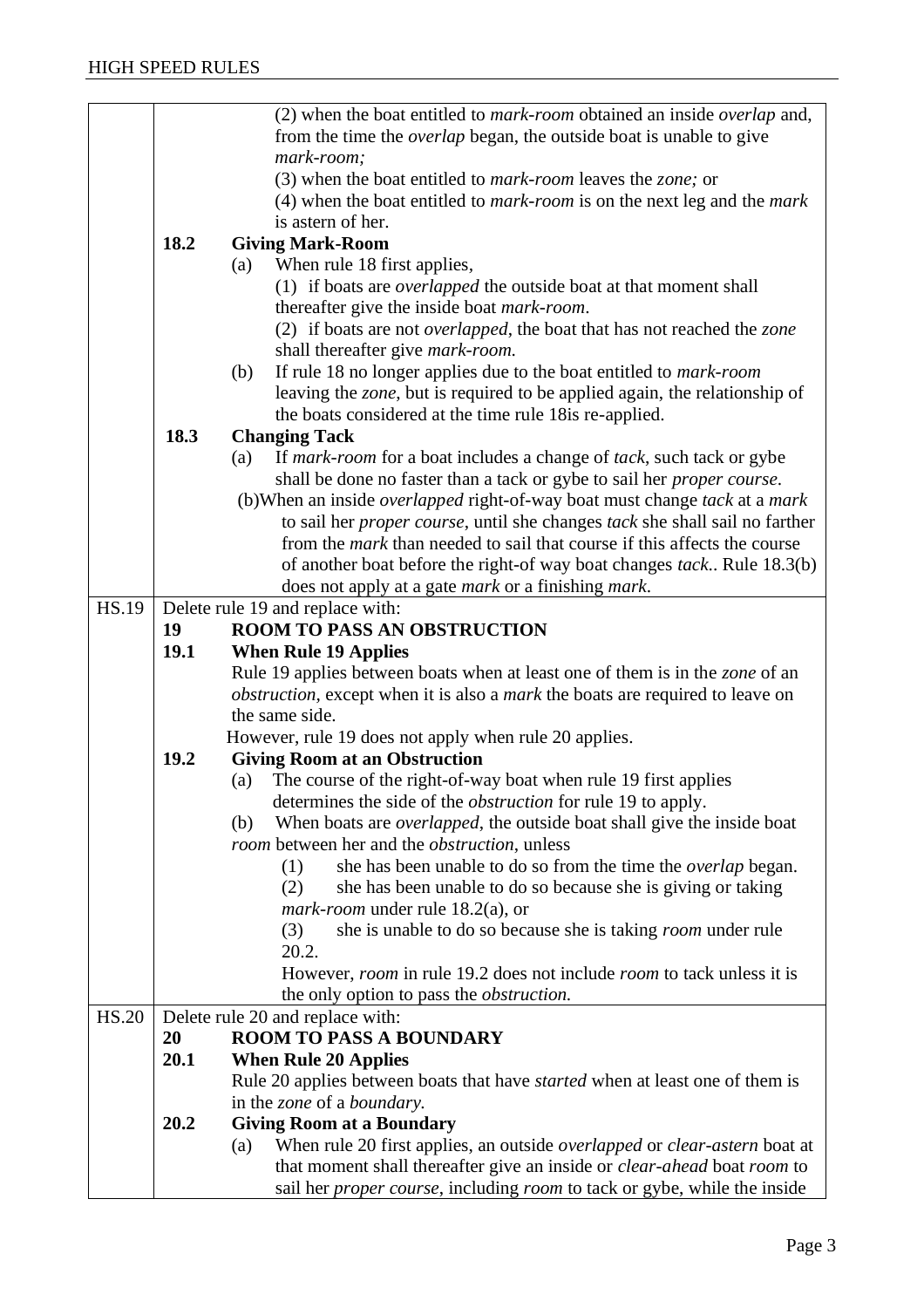|              | or clear-ahead boat is in the zone, unless the boat required to give room                                                                                                          |
|--------------|------------------------------------------------------------------------------------------------------------------------------------------------------------------------------------|
|              | is unable to do so because she is giving or taking <i>mark-room</i> under rule                                                                                                     |
|              | $18.2(a)$ .<br>When boats are passing a <i>boundary</i> on opposite sides, a boat sailing on<br>(b)                                                                                |
|              | a leg to a windward <i>mark</i> or windward gate shall be considered the                                                                                                           |
|              | inside boat.                                                                                                                                                                       |
| HS.21        | Delete rule 21 and replace with:                                                                                                                                                   |
|              | <b>DELETED</b><br>21                                                                                                                                                               |
| <b>HS.22</b> | Delete rule 23.1 and replace with:                                                                                                                                                 |
|              | 23.1<br>If reasonably possible, a boat not <i>racing</i> shall not interfere with a boat that is                                                                                   |
|              | racing or an umpire boat.                                                                                                                                                          |
| <b>HS.23</b> | Delete rule 23.2 and replace with:                                                                                                                                                 |
|              | 23.2<br>If reasonably possible, a boat shall not interfere with a boat that is sailing on                                                                                          |
|              | another leg. However, after the starting signal this rule does not apply when                                                                                                      |
|              | the boat is sailing her <i>proper course</i> .                                                                                                                                     |
| <b>HS.24</b> | Add New rule 23.3                                                                                                                                                                  |
|              | 23.3<br>In a match race when boats in different matches meet, any course sailed by                                                                                                 |
|              | either boat shall be consistent with complying with a <i>rule</i> or trying to win her                                                                                             |
|              | own match.                                                                                                                                                                         |
| <b>HS.25</b> | Add New rule 23.4<br>23.4                                                                                                                                                          |
|              | After she has <i>started</i> and except when sailing her <i>proper course</i> , a boat shall<br>not interfere with a boat taking a penalty or a boat sailing towards the pre-start |
|              | side of the starting line or one of its extensions.                                                                                                                                |
| <b>HS.26</b> | Delete rule 42 and replace with:                                                                                                                                                   |
|              | <b>PROPULSION</b><br>42                                                                                                                                                            |
|              | A boat shall compete by using only the wind and water to increase, maintain                                                                                                        |
|              | or decrease her speed. Her crew may adjust the trim of sails, rudders,                                                                                                             |
|              | daggerboards and hulls, and perform other acts of seamanship.                                                                                                                      |
| HS.27        | Delete rule 50 and replace with:                                                                                                                                                   |
|              | <b>COMPETITOR CLOTHING AND EQUIPMENT</b><br>50                                                                                                                                     |
|              | 50.1<br>Competitors shall not wear or carry clothing or equipment for the purpose of                                                                                               |
|              | increasing their weight.                                                                                                                                                           |
|              | 50.2<br>The weight of clothing or equipment carried (including food, drink and                                                                                                     |
|              | mandated personal safety equipment) shall be no more than 8.0 kg per                                                                                                               |
|              | crewmember. The clothing and equipment shall be weighed dry.<br>Crew clothing and equipment shall not retain water for the purpose of<br>50.3                                      |
|              | increasing weight.                                                                                                                                                                 |
| <b>HS.28</b> | Delete rule 70.5 and 70.6 and replace with:                                                                                                                                        |
|              | There shall be no appeal for an alleged improper action, omission or decision<br>70.5                                                                                              |
|              | of the umpires or from a decision of a protest committee.                                                                                                                          |
|              | 70.6<br>Deleted                                                                                                                                                                    |
| HS.29        | Add rule Appendix N1.10:                                                                                                                                                           |
|              | N1.10<br>In rule N.1, one International Umpire may be appointed to the jury, or a panel                                                                                            |
|              | of it, in place of one International Judge.                                                                                                                                        |
| <b>HS.30</b> | Delete rule 71 and replace with:                                                                                                                                                   |
|              | <b>DELETED</b><br>71                                                                                                                                                               |
| <b>HS.31</b> | Delete rule 90.2(c) and replace with:                                                                                                                                              |
|              | (c) The sailing instructions may be changed provided the change is in writing and                                                                                                  |
|              | posted on the official notice board before the time stated in the sailing instructions. or,                                                                                        |